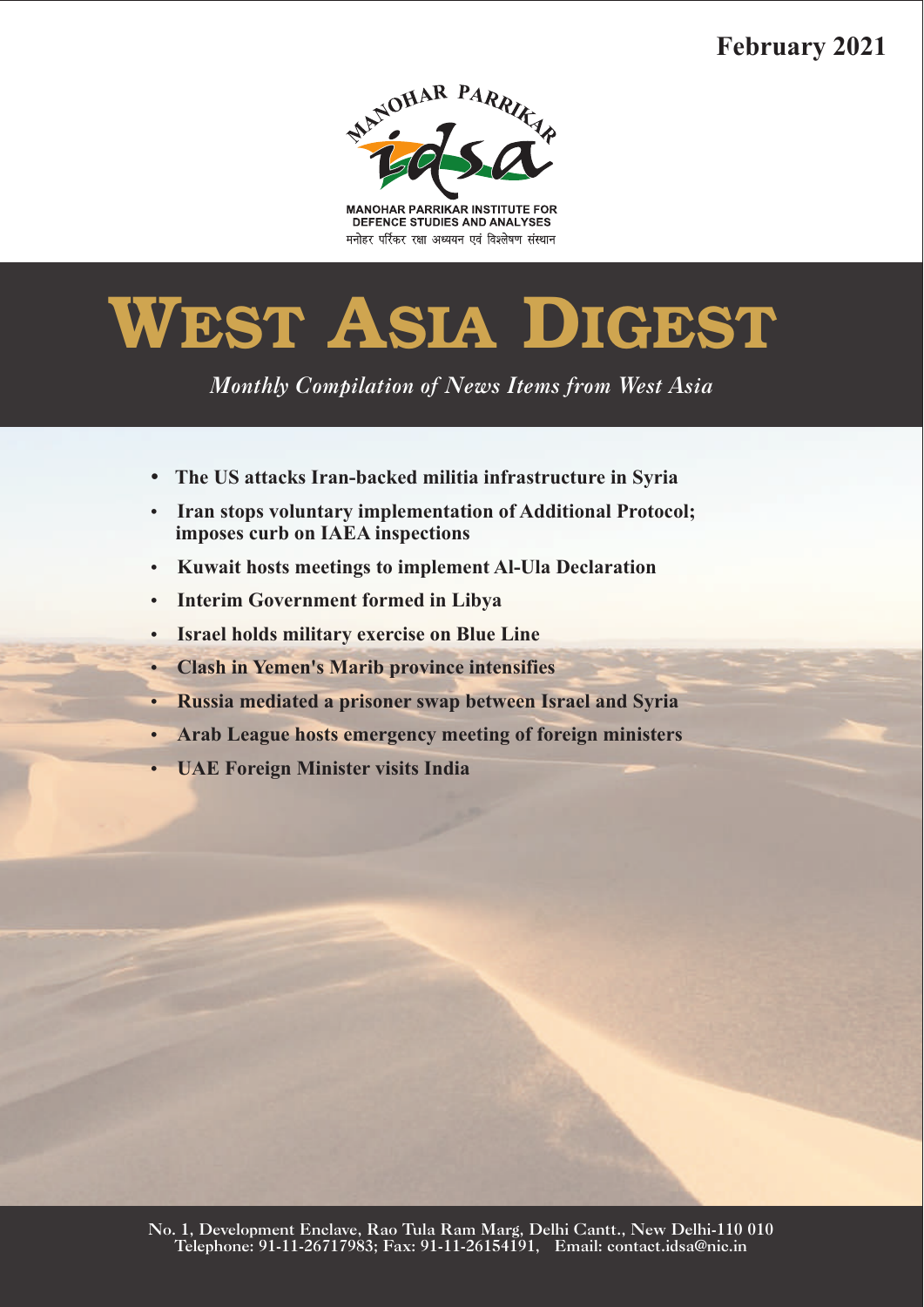#### **The US attacks Iran-backed militia infrastructure in Syria**

The US military launched airstrikes on multiple facilities connected to Iran-backed militias in Syria. The US claims that the facilities targeted were used by Iranianbacked militant groups in Syria including Kait'ib Hezbollah and Kait'ib Sayyid Al Shuhada. The airstrikes are a response to the recent rocket attacks against US and coalition personnel in Erbil, Iraq. The airstrikes on the militia infrastructure mark the first military action under the Biden Administration in Syria. The Syrian government has condemned the attack as a "bad sign" from the new US administration. Iranian Foreign Minister Mohammad Javad Zarif has condemned the US airstrikes in Syria as "illegal and a violation of Syria's sovereignty".

#### **Iran stops voluntary implementation of Additional Protocol; imposes curb on IAEA inspections**

Iran has stopped the voluntary implementation of the Additional Protocol to the Non-Proliferation Treaty (NPT) Safeguards Agreement on February 23. The Additional Protocol allowed the International Atomic Energy Agency (IAEA) to carry out short-notice inspections of Iran's nuclear facilities. In December 2020, the Iranian parliament passed the 'Strategic Action Plan to Counter Sanctions' – a legislation that set February 23 as a deadline if the US does not lift its sanctions on Iran. Withdrawing from the Additional Protocol is a particularly controversial step since this will restrict the IAEA inspectors' access to Iranian nuclear facilities beyond the Safeguards Agreement.

#### **Kuwait hosts meetings to implement Al-Ula Declaration**

Official delegations from UAE and Qatar met in Kuwait for the first time since the Al-

Ula summit in January 2021 and discussed joint mechanisms and procedures to implement the Al-Ula Declaration. The two sides underscored the importance of restoring Gulf unity appreciated the Saudi effort in hosting the Al-Ula meeting. Similarly, official delegations from Egypt and Qatar held a meeting in Kuwait on February 24, 2021. The delegations intended to set mechanisms and procedures for the next phase, following Al-Ula summit and discussed the necessary means and measures that must be taken in order to enhance bilateral relations between the two countries.

# **Interim Government formed in Libya**

At the UN-sponsored talks in Geneva on February 5, 2021, the Libyan Political Dialogue Forum (LPDF) elected a new interim government, bringing a much needed respite to the country. The LPDF elected Mohammed Al Menfi, a former diplomat from Benghazi, to head a threeman presidency council and Abdulhamid Dbeibeh, from the western city of Misrata, to head the government as Prime Minister. The leadership also includes Musa Al Koni, from the Tuareg minority in the south, and Abdullah Al Lafi, from the west. The interim government will implement the ceasefire and oversee the presidential and parliamentary elections to be held on December 24, 2021. It is also tasked with preparing for the reunification of Libya's economic and financial institutions, tackling the dire living conditions many Libyans have been forced to endure, and enacting economic reforms needed to ensure a more equitable distribution of oil revenues in the country.

## **Israel holds military exercise on Blue Line**

Amid growing tensions between Israel and Syria, on February 15, 2021, the Israeli Air Force (IAF) conducted a two-day military exercise along the northern borders (Blue